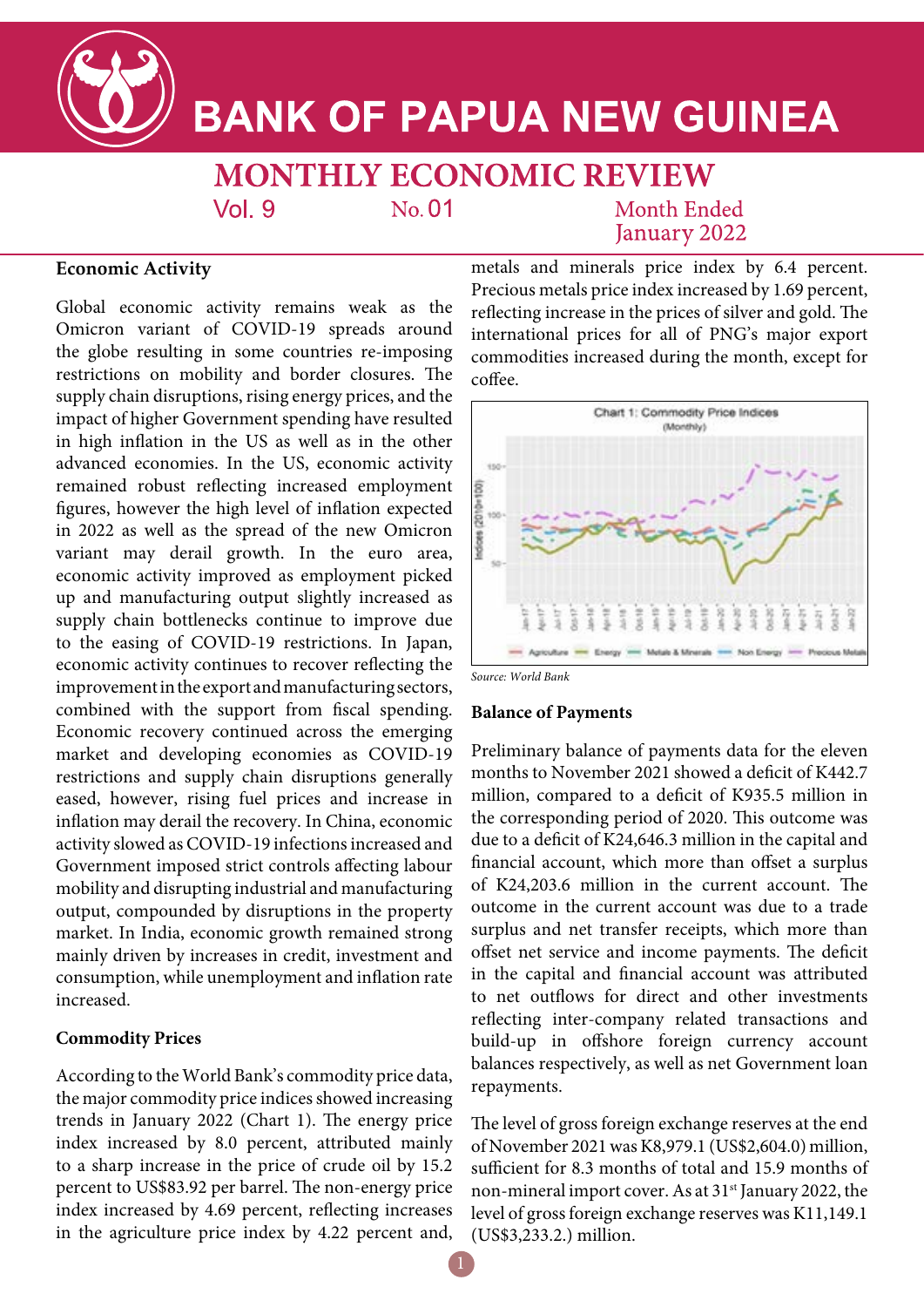#### **Exchange Rate**

The monthly average kina exchange rate was stable against the US dollar (USD) at US\$0.2850, while it depreciated by 0.8 percent against the Australian dollar (AUD) to A\$0.3953 as at 24<sup>th</sup> January 2022, compared to the previous month (Chart 2). Foreign exchange inflows remained favourable, and combined with the Central Bank's monthly intervention supported the foreign exchange market. The depreciation of the kina against the AUD reflected cross-currency movements as the AUD appreciated against the USD over the reporting period, following increase in prices of primary commodities and subsequently Australia's exports. The Trade Weighted Index slightly increased to 27.97 as at 31<sup>st</sup> January 2022 from 27.8 in December 2021. This reflected a depreciation of the kina against the Australian dollar.



*Source: BPNGk*

#### **Inflation**

Annual headline Retail Price Index (RPI) in January 2022 increased by 3.4 percent, driven by increases in the 'Transport', 'Food and nonalcoholic beverages', 'Housing', 'Alcoholic beverages, tobacco and betelnut', 'Household Equipment' and 'Miscellaneous' expenditure groups. The increase in the 'Transport' group was due to an increase in the 'Fuel and lubricants' sub-group. The increase in the 'Food and non-alcoholic beverages' group reflected increases in all sub-groups with larger increases coming from 'Other food products', 'Oil and fats' and 'Dairy products, eggs and cheese' sub-groups. The increase in the 'Housing' group was due to an increase in the 'cooking' sub-group, mainly reflecting higher kerosene prices. The increase in the 'Alcoholic beverages, tobacco and betelnut' group reflected an increase in the 'Betelnut' and 'Alcoholic beverages' sub-groups. The RPI ex-seasonal increased by 3.5 percent while RPI ex-seasonal and fuel increased by 1.3 percent.



#### **Domestic Interest Rates & Monetary Aggregates**

Over the month to week ending  $21<sup>st</sup>$  January 2022, the Central Bank Bill (CBB) rate for the 28-day and 63 day terms declined by 3 and 8 basis points (bps) to 1.21 percent and 1.91 percent, respectively, while the 91-day term was offered at 1.91 percent once at the end of December 2021. The Treasury Bill (T-bill) rates for the 182-day, 273-day and 364-day terms declined by 29 bps, 45 bps and 47 bps to 4.00 percent, 5.50 percent and 6.57 percent, respectively. The weighted average interest rates on wholesale deposits (K500,000 and above) showed mixed movements. The rates for the 30-day and 90-day terms declined by 27 bps each to 0.62 percent and 2.98 percent respectively, and 270 day term declined by 107 bps to 1.00 percent. The rates for the 60-day, 180-day and 360-day terms increased by 17 bps, 167 bps and 155 bps to 0.36 percent, 2.33 percent and 3.25 percent, respectively. (Chart 4)



Broad money supply increased by 13.7 percent over the 12 months to January 2022, compared to an increase of 7.0 percent in the corresponding period in 2021. This was driven by increases in both the net domestic assets (NDA) and net foreign assets (NFA).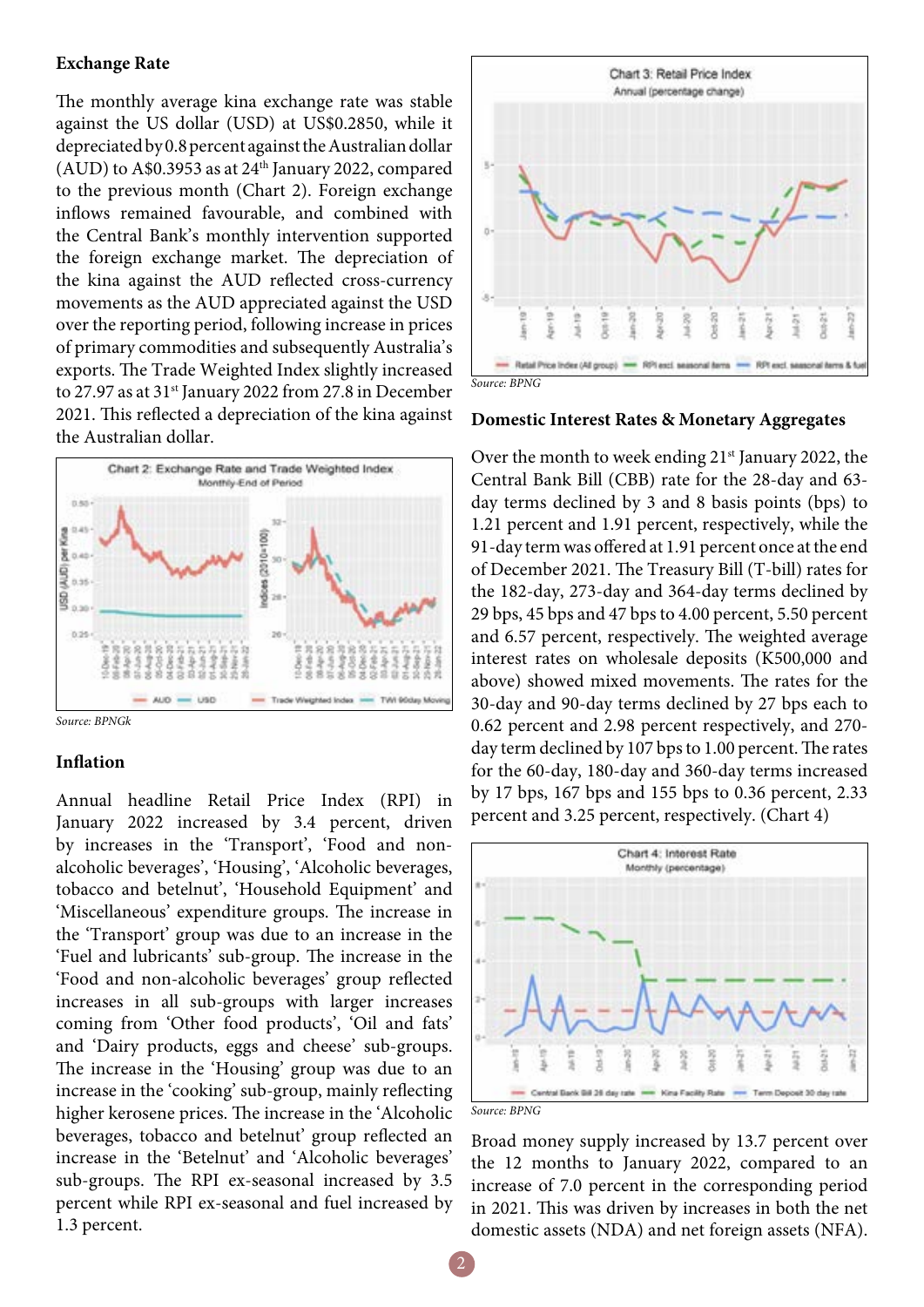The increase in NDA was due to higher net claims on Central Government, while the increase in NFA reflected higher reserves due to external inflows for budget financing.

Commercial bank lending to public non-financial corporations, other financial corporations and other resident sectors decreased by K33.5 million to K13,465.3 million over the year to week-ending 31<sup>st</sup> December 2021. The decline mainly reflected repayments by two State-Owned Enterprises as well as from the mining, construction, manufacturing and agriculture sectors. Over the year, the weekly average lending by banks decreased by 1.4 percent to K13,453.5 million. The total deposit level was K25,692.8 million, an increase of K2,953.5 million over the year to  $31<sup>st</sup>$  December 2021. The increase in total deposits surpassed the K25.0 billion level mainly reflecting higher Government spending. The mining, petroleum and agriculture sectors also contributed to the significant increase in the deposit level. Over the year, the weekly average deposits increased by 11.7 percent to K23,824.6 million.

### **Monetary Policy**

The Bank maintained the policy-signalling rate, the Kina Facility Rate at 3.0 percent in the month of January 2022.

*Authorised for release by:* **Benny B M Popoitai,** *MBE*  **Acting Governor**

3